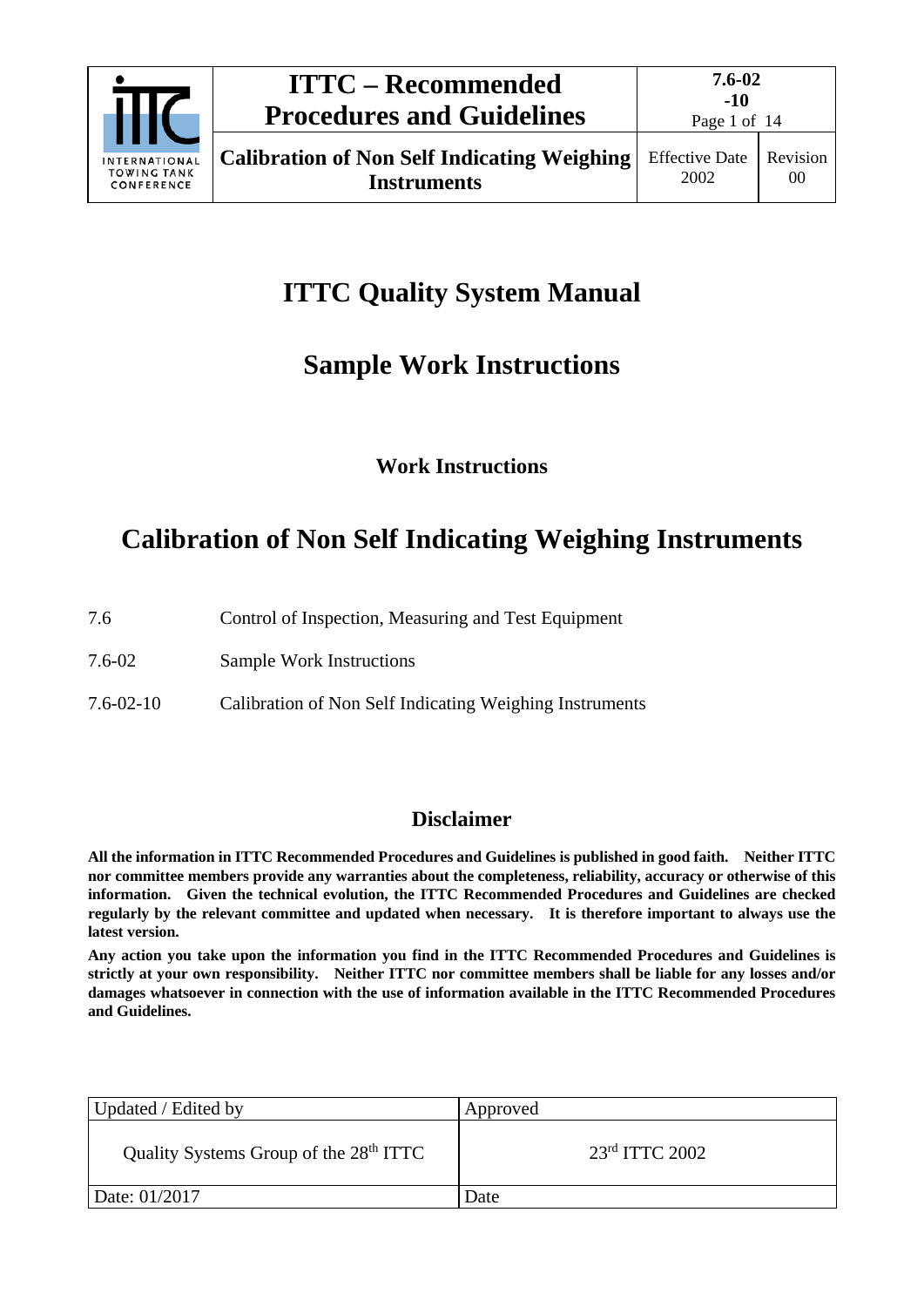

# **ITTC – Recommended Procedures and Guidelines**

**Instruments**

**Calibration of Non Self Indicating Weighing** 

Page 2 of 14

## **Table of Contents**

| 1.      |       |                                                              |
|---------|-------|--------------------------------------------------------------|
| 2.      |       |                                                              |
| 2.1     |       |                                                              |
| $2.2\,$ |       | Initial Calibration4                                         |
| 2.3     |       | Subsequent Calibration4                                      |
| 2.4     |       | Inspection in Service4                                       |
| 3.      |       | <b>CALIBRATION AND TECHNICAL</b>                             |
| 3.1     |       | Principle of grade division 5                                |
|         | 3.1.1 |                                                              |
|         | 3.1.2 | Division value of the calibration5                           |
| 3.2     |       | Grade of weighing instrument5                                |
| 3.3     |       | Maximum permissible error6                                   |
|         | 3.3.1 | Maximum allowable error for the                              |
|         | 3.3.2 | Maximum permissible error of the<br>calibration for weighing |
|         | 3.3.3 | Maximum allowable error of the<br>metering lever when tested |
| 3.4     |       | Allowable difference between                                 |
|         |       |                                                              |
|         | 3.4.1 |                                                              |
|         | 3.4.2 |                                                              |
|         | 3.4.3 |                                                              |
| 3.5     |       | Calibration standard device 7                                |
|         | 3.5.1 |                                                              |

|     | 3.5.2 | Substitution of the standard             |
|-----|-------|------------------------------------------|
|     |       |                                          |
| 3.6 |       |                                          |
| 3.7 |       | <b>Requirements on the mounting base</b> |
|     |       | for a stationary lever balance7          |
|     | 3.7.1 | Mounting base construction7              |
|     | 3.7.2 |                                          |
|     | 3.7.3 | Mounting base position7                  |
|     | 3.7.4 |                                          |
|     | 3.7.5 |                                          |
| 4.  |       | <b>MARKING OF WEIGHING</b>               |
|     |       |                                          |
| 4.1 |       |                                          |
|     | 4.1.1 | Mandatory declaration label8             |
|     | 4.1.2 | Label according to necessity 8           |
|     |       |                                          |
|     | 4.1.4 | Requirements for declaration             |
|     |       |                                          |
|     |       |                                          |
|     | 4.2.1 |                                          |
|     |       |                                          |
| 5.  |       | <b>INITIAL CALIBRATION9</b>              |
| 5.1 |       |                                          |
|     |       |                                          |
|     | 5.1.1 | Metering characteristics 9               |
|     | 5.1.2 | Nameplate, labels of calibration         |
|     | 5.1.3 |                                          |
|     |       |                                          |
|     | 5.2.1 | Preparation before calibration  9        |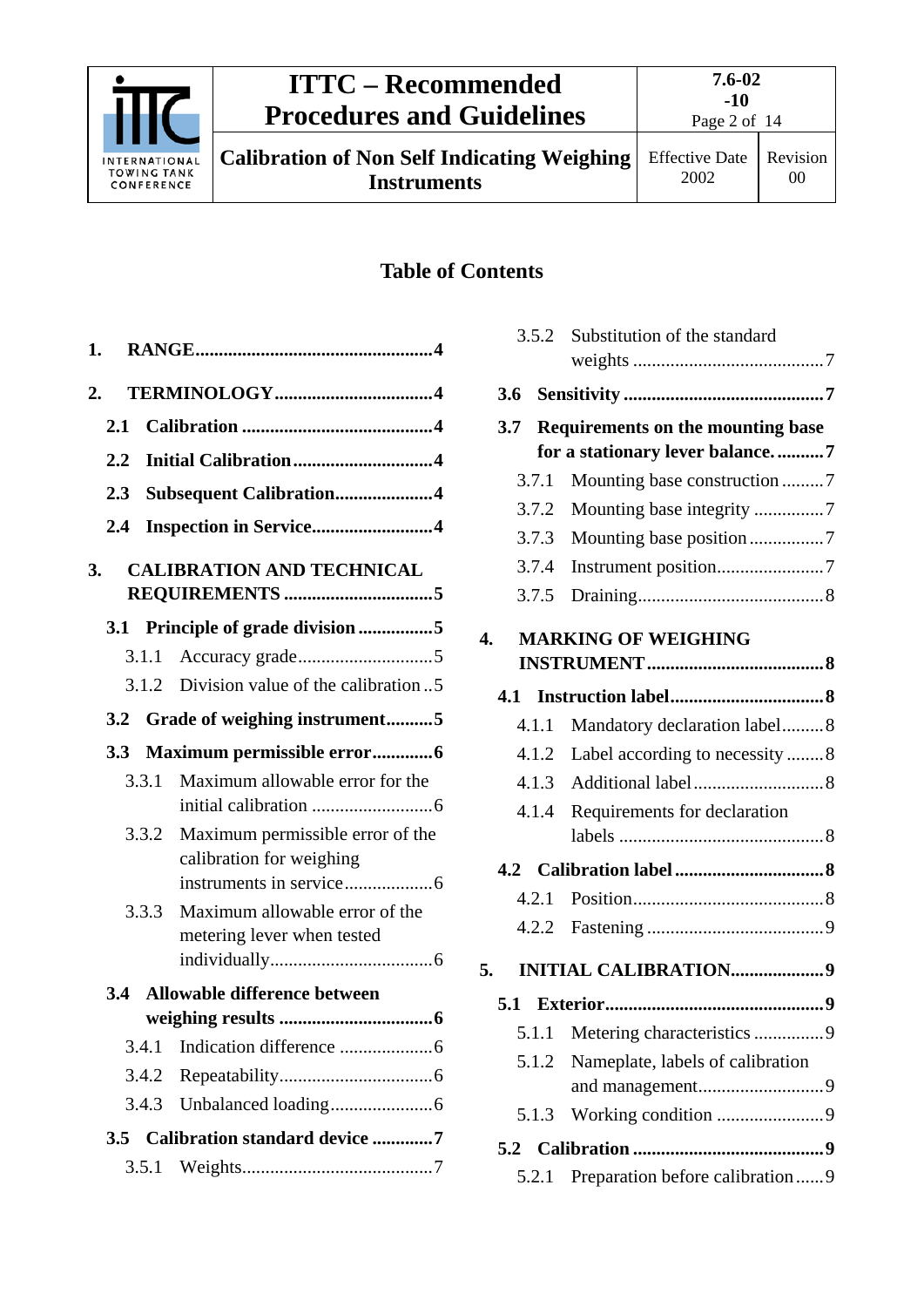

|  | 7. TREATMENT OF CALIBRATION<br><b>RESULTS AND CALIBRATION</b> |  |
|--|---------------------------------------------------------------|--|
|  |                                                               |  |
|  |                                                               |  |
|  | 7.2 Calibration period  14                                    |  |

**Source:**

**Verification regulation of non-self-indicating weighing instrument**

5.2.7 [Repeatability survey...................12](#page-11-2) 5.2.8 [Individual survey of the main scale](#page-12-0)  [for scale weighing instruments](#page-12-0)  with rider [....................................13](#page-12-0)

[Issued on Sept. 2, 1997 and put into effect since March 1, 1998 by National Technical Bureau - **JJG 14—97, National Measuring Verification Regulation of People's Republic of China**]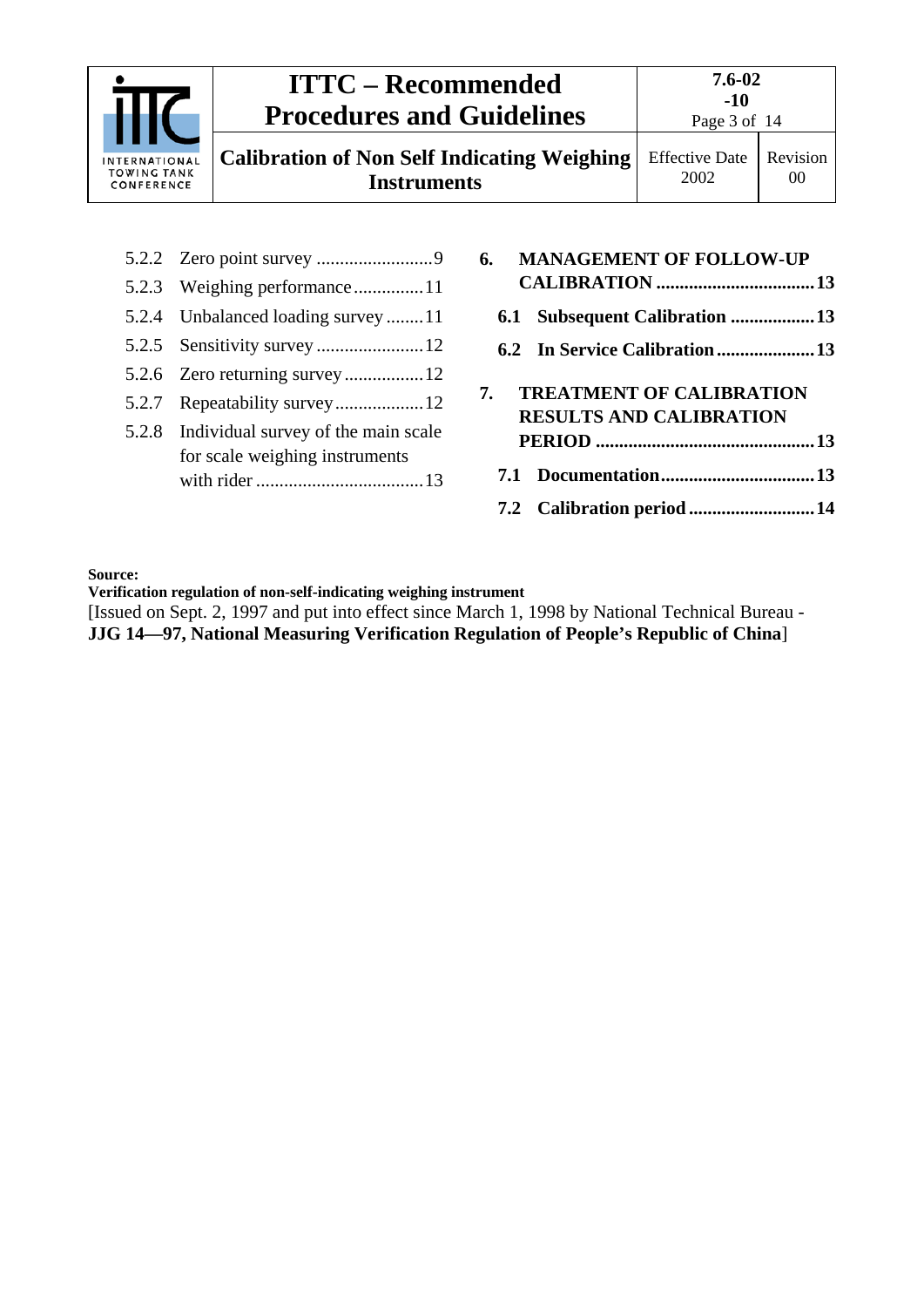

## **Calibration of Non Self Indicating Weighing Instruments**

#### <span id="page-3-0"></span>**1. RANGE**

This work instruction is applicable to the initial calibration、subsequent calibration and in service calibration of the non-self-indicating weighing instruments with medium and ordinary accuracy. (hereinafter simplified as weighing instrument or balance)

Non-self–indicating weighing instruments are weighing instruments for which the equilibrium position is obtained totally by the operation of the user. They include a variety of mechanical lever balances, such as mobile counter scale, platform scale, stationary weighingbridge, mechanical suspension scale etc.

#### <span id="page-3-2"></span><span id="page-3-1"></span>**2. TERMINOLOGY**

#### **2.1 Calibration**

The metering performance of the weighing instrument should be evaluated in order to ascertain that it can do all the work required by legal rules or this work instruction.

#### <span id="page-3-3"></span>**2.2 Initial Calibration**

Initial calibration is the calibration for a weighing instrument that has never been calibrated.

**Note:** Initial calibration includes the calibration of newly manufactured and newly installed weighing instruments.

#### <span id="page-3-4"></span>**2.3 Subsequent Calibration**

Is a calibration after the initial one.

**Note:** The subsequent calibration includes:

the period calibration;

the calibration after repair;

the calibration applied before service of the weighing instrument which is newly put into service and asked to be mandatory-calibrated.

The calibration of a weighing instrument of which the period calibration validity term has not ended. The calibration is usually requested by the owner of the calibrated weighing instrument or by its user.

#### <span id="page-3-5"></span>**2.4 Inspection in Service**

Examines whether the in-service weighing instrument complies with the requirements of the law; whether it is in good working state; whether it works correctly and reliably. Inspection in service is usually a supervisory inspection.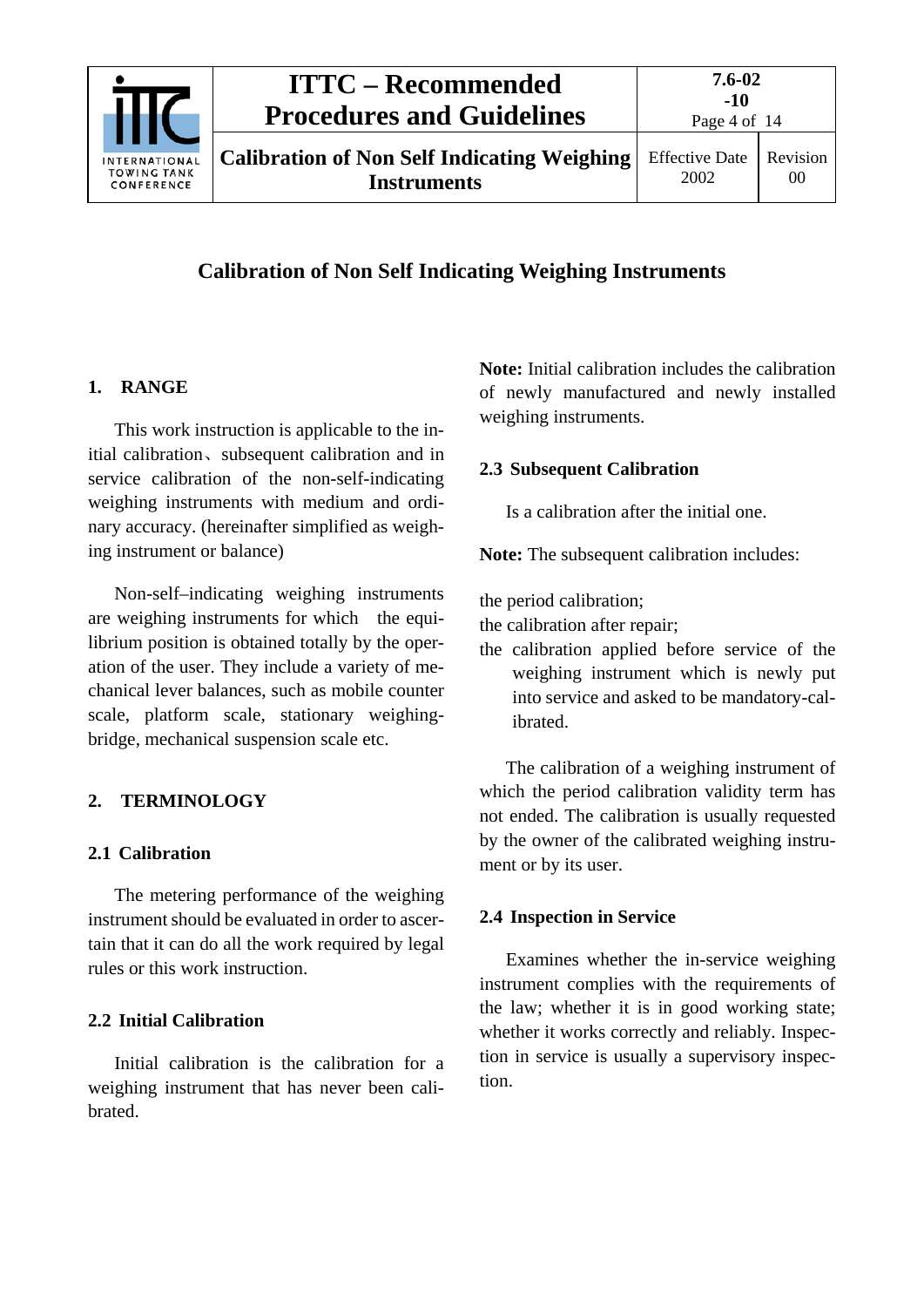

**Calibration of Non Self Indicating Weighing Instruments**

Page 5 of 14 Effective Date

2002 Revision 00

#### <span id="page-4-0"></span>**3. CALIBRATION AND TECHNICAL REQUIREMENTS**

<span id="page-4-3"></span>3.1.2 Division value of the calibration

equals to the actual one, i.e.:

#### <span id="page-4-2"></span><span id="page-4-1"></span>**3.1 Principle of grade division**

 $e = d$ 

#### 3.1.1 Accuracy grade

The grade and the sign of the accuracy are shown in Table 1.

Table 1

| Medium accuracy grade |   |
|-----------------------|---|
| Normal accuracy grade | ш |

### <span id="page-4-4"></span>**3.2 Grade of weighing instrument**

The division value, the division number of the calibration and the minimum weighing relevant to the accuracy grade are shown in Table 2

| abie |  |
|------|--|
|      |  |

| Accuracy<br>grade                                                                              | Calibration division value<br>e          | Calibration division number<br>$n = Max/e$ |         | Minimum weigh-<br>ing |
|------------------------------------------------------------------------------------------------|------------------------------------------|--------------------------------------------|---------|-----------------------|
|                                                                                                |                                          | Minimum <sup>*</sup>                       | Maximum | Min                   |
| Medium                                                                                         |                                          | 100                                        | 10000   | 20e                   |
| Ш                                                                                              | $0.1$ g $\leq e \leq 2$ g<br>5g $\leq e$ | 500                                        | 10000   | 20e                   |
| Normal                                                                                         | $5g \leq e$                              | 100                                        | 1000    | 10e                   |
| Ш                                                                                              |                                          |                                            |         |                       |
| Note: *The minimum number of divisions for weighing instrument which is used for the final ac- |                                          |                                            |         |                       |
| count of trade: $n=1000$ for grade III ; $n=400$ for grade IIII                                |                                          |                                            |         |                       |

Table 3

| Maximum permissible error | $m$ expressed by calibration division value $e$ |                        |  |
|---------------------------|-------------------------------------------------|------------------------|--|
| mpe                       |                                                 | ''''                   |  |
| $\pm 0.5e$                | $0 \le m \le 500$                               | $0 \le m \le 50$       |  |
| $\pm 1.0e$                | 500 $\leq m \leq 2000$                          | 50 $\leq m \leq 200$   |  |
| $+1.5e$                   | $2000 \leq m \leq 10000$                        | $200 \leq m \leq 1000$ |  |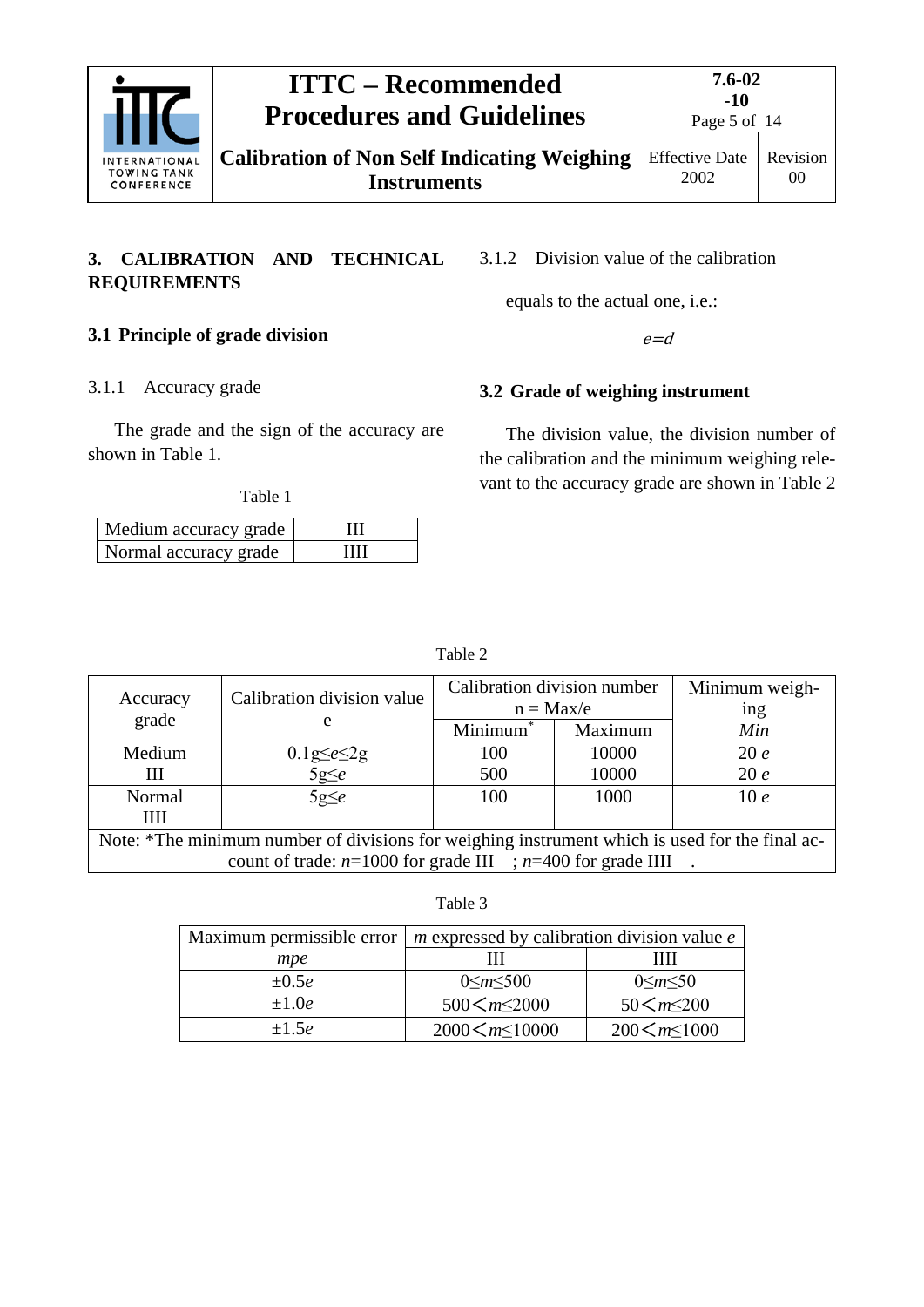

# **ITTC – Recommended Procedures and Guidelines**

**Calibration of Non Self Indicating Weighing Instruments**

## <span id="page-5-1"></span><span id="page-5-0"></span>**3.3 Maximum permissible error**

3.3.1 Maximum allowable error for the initial calibration

The maximum allowable error for the initial calibration of the loading and unloading is shown in Table 3

<span id="page-5-2"></span>3.3.2 Maximum permissible error of the calibration for weighing instruments in service

The maximum permissible error of the calibration for weighing instruments in service is two times the one for the initial calibration.

<span id="page-5-3"></span>3.3.3 Maximum allowable error of the metering lever when tested individually

The maximum allowable error of the metering lever when tested individually is half of the one for the complete instrument.

#### <span id="page-5-4"></span>**3.4 Allowable difference between weighing results**

The error of the weighing result at any time should not exceed the maximum allowable error of the calibrated weighing instrument.

#### <span id="page-5-5"></span>3.4.1 Indication difference

The indication difference between the incremental weight and rider, the main rider and the subsidiary one for the same load should not exceed the absolute value of the maximum allowable error. The maximum allowable error of the incremental weight should usually comply with the requirements for weights of  $M_2$  grade.

## <span id="page-5-6"></span>3.4.2 Repeatability

Repeatability: the difference between multiple weighing results for the same load should not exceed the absolute value of the maximum allowable error for his weight.

## <span id="page-5-7"></span>3.4.3 Unbalanced loading

Unbalanced loading: the indication error of the same weight at different positions should not exceed the maximum allowable error for this balance when an unbalance loading inspection is carried out according to the requirement in item 5.2.4.

## 3.4.3.1 Weight exerted on each bearing point

The weight exerted on each bearing point equals nearly one-third of the maximum load for weighing instruments with carriers with 4 or less bearing points.

The weight exerted on each bearing point equals about 1/(*N*-1) of the maximum load for the weighing instrument with carriers with more than 4 bearing points.

The weight exerted on each bearing point nearly equals one-tenth of the maximum weight for weighing instruments with carriers which (such as the bunker etc.) carry small unbalanced loads.

Rolling loads of standard mass should be exerted at different positions on the carrier of the weighing instrument. The load nearly equals the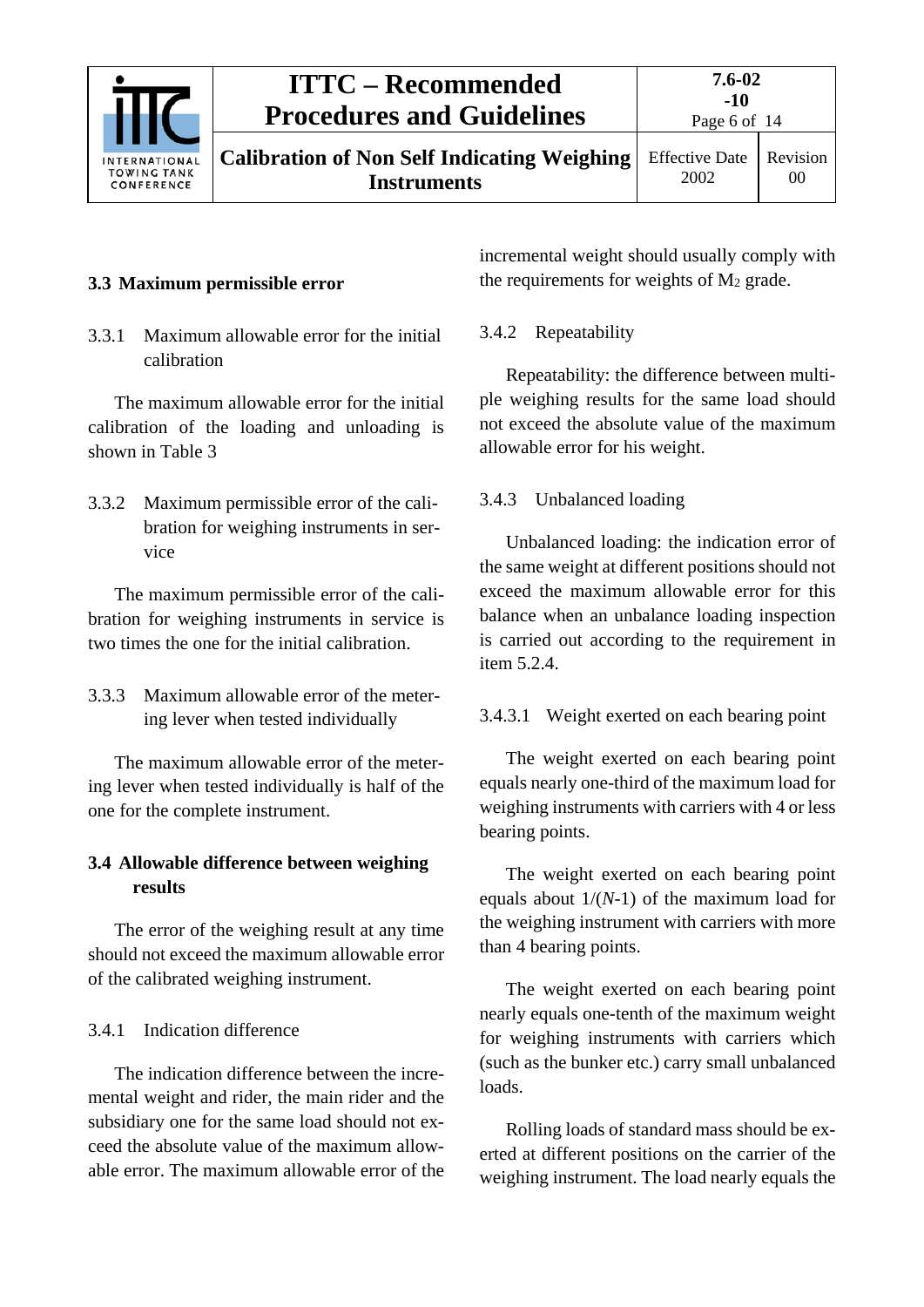

**Calibration of Non Self Indicating Weighing Instruments**

Page 7 of 14

usual heaviest and the most concentrated rolling load but should not exceed 0.8 of the maximum weight.

## <span id="page-6-1"></span><span id="page-6-0"></span>**3.5 Calibration standard device**

## 3.5.1 Weights

The error of the calibration standard weights should not exceed one-third of the maximum allowable error of the relevant weight for the weighing instrument.

## <span id="page-6-2"></span>3.5.2 Substitution of the standard weights

Other fixed load can be used to substitute the standard weights for the weighing instrument with a maximum load over 1t. A prerequisite is a standard weight of at least 1t or the standard weight with the mass of 50 % of the maximum load; the bigger of both should be taken.

If the following conditions can be met, the amount of the standard weights can be reduced further than 50 % of the maximum weight:

- to 35 % of the maximum load if the repeatability error is not bigger than 0.3*e;*
- to 20 % of the maximum weight if the repeatability error is not bigger than 0.2*e;*

The repeatability error can be determined by loading about 50 % of the maximum weight three times on the carrier.

## <span id="page-6-3"></span>**3.6 Sensitivity**

The weight of a mass nearly equalling the absolute value of the maximum allowable error of the relevant weighing range should be lightly and gradually loaded and unloaded on the weighing instrument with the metering lever at equilibrium position. The displacement of the metering lever (the static distance changed at the force point of the metering lever) caused by the weight should be at least:

- 3 mm for weighing instruments with a maximum load *Max*≤100kg;
- 5 mm for weighing instruments with a maximum load *Max*>100kg.

## <span id="page-6-4"></span>**3.7 Requirements on the mounting base for a stationary lever balance.**

## <span id="page-6-5"></span>3.7.1 Mounting base construction

The base should be constructed on the basis of a drawing;

## <span id="page-6-6"></span>3.7.2 Mounting base integrity

The vicinity of the base and the bearing point's pedestal should not have any defaults such as cracks, honeycomb-like defects etc., which could affect its strength.

## <span id="page-6-7"></span>3.7.3 Mounting base position

The distance between the base pit bottom and the carrier (platform surface) should not be less than 1.5m.

## <span id="page-6-8"></span>3.7.4 Instrument position

The carrier (platform surface) should be slightly higher than the ground.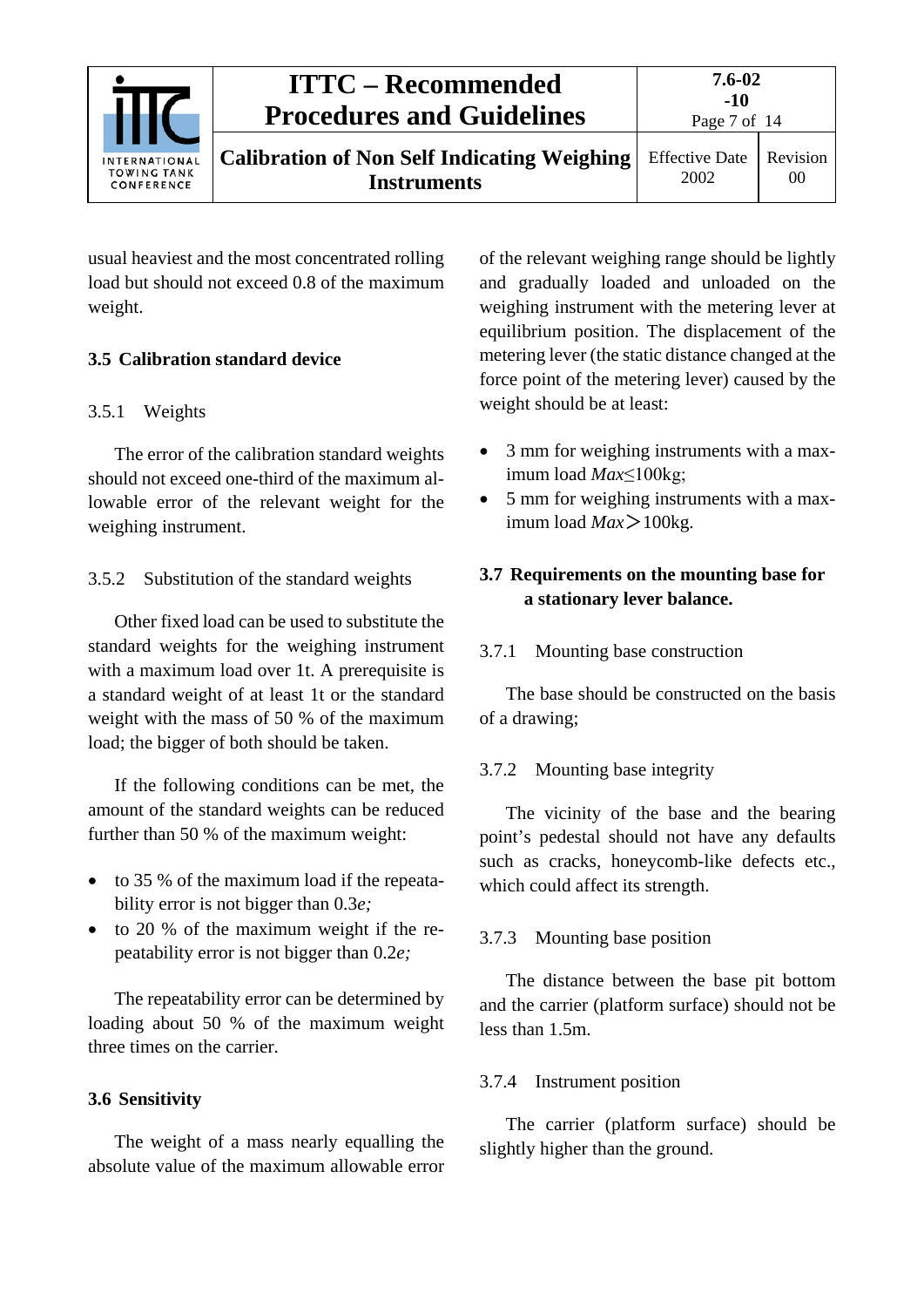

The distance between the periphery of the carrier and the base frame should be between 1 and 1.5cm.

Both the ends of the entry and the exit of the weighing instrument should have plane and straight passages with about the same length as the one of the carrier. The speed of the vehicle going up and down the carrier should not exceed 5km/h.

#### <span id="page-7-0"></span>3.7.5 Draining

There should be a pumping device in the base pit to avoid stagnant water.

#### <span id="page-7-1"></span>**4. MARKING OF WEIGHING INSTRU-MENT**

#### <span id="page-7-2"></span>**4.1 Instruction label**

The weighing instrument should have following labels:

<span id="page-7-3"></span>4.1.1 Mandatory declaration label

Name and trade of the manufacturer;

Accuracy grade:

sign of the medium accuracy grade III

sign of the ordinary accuracy grade IIII;

Maximum weight(*Max)* •••; Minimum weight (*Min)* •••;

Calibration division value (*e)* •••;

Sign and number of the manufacturing license; The lever ratio of the weighing instruments with incremental weight.

<span id="page-7-4"></span>4.1.2 Label according to necessity

Production number;

Sign and number of the pattern approval; The maximum safety load expressed as  $Lim =$ •••;

The counting ratio of a numbering weighing instrument expressed as 1: ••• or 1/•••.

#### <span id="page-7-5"></span>4.1.3 Additional label

An additional label can be added on the basis of special needs for the weighing instrument, such as:

Not for the final account of the trade; Special for •••.

<span id="page-7-6"></span>4.1.4 Requirements for declaration labels

The declaration label should be solid and reliable. Size and shape of the writing must be clear and easily readable. The labels should be located on a place easily visible, fixed on a nameplate or on a part of the weighing instrument. The nameplate of the label should be sealed and not be removable without being damaged.

#### <span id="page-7-8"></span><span id="page-7-7"></span>**4.2 Calibration label**

#### 4.2.1 Position

The position of the calibration label should fulfil the following requirements:

- A) The label cannot be dismantled without being damaged;
- B) The label can easily be fixed;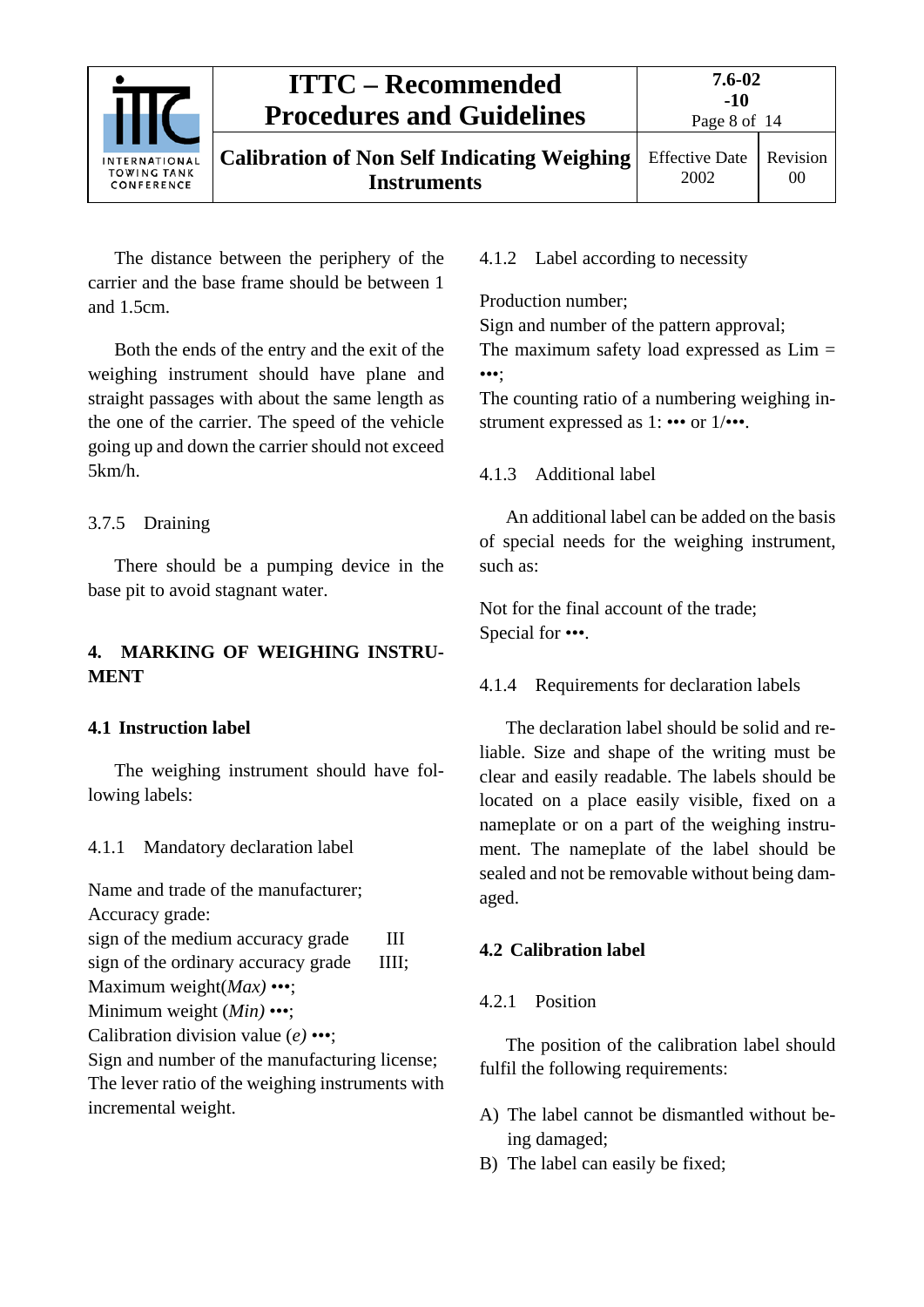

C) The label can be seen without moving the weighing instrument in service.

#### <span id="page-8-0"></span>4.2.2 Fastening

When a self-sticky calibration label is used, it should be kept for long time and there should be a mounting position with a diameter of at least 25mm.

#### <span id="page-8-2"></span><span id="page-8-1"></span>**5. INITIAL CALIBRATION**

#### **5.1 Exterior**

The following visual inspections should be made before the calibration of a weighing instrument:

#### <span id="page-8-3"></span>5.1.1 Metering characteristics

The required labels described in item 4.1.1 of this instruction should be inspected.

<span id="page-8-4"></span>5.1.2 Nameplate, labels of calibration and management

The required nameplate, the label of calibration and the management as well as their positions described in items 4.1.4 and 4.2 of this work instruction should be inspected.

#### <span id="page-8-5"></span>5.1.3 Working condition

The working condition and the place of the weighing instrument should be checked for suitability.

#### <span id="page-8-6"></span>**5.2 Calibration**

Several surveys should be made in order to check whether the weighing instrument meets the following requirements .

#### <span id="page-8-7"></span>5.2.1 Preparation before calibration

- A) Mobile weighing instruments should be surveyed on a surface plate or a platform;
- B) Mobile weighing instruments with four wheels should be pulled a distance before being surveyed then put on a surface plate or a platform. All four wheels should touch the surface of the carrier, the connecting parts should touch normally;
- C) The carrier of the weighing instrument with the maximum weight equal to or bigger than 10 t should be passed back and forth by a vehicle with the weight not less than 50 % of the maximum weight at least three times.

#### <span id="page-8-8"></span>5.2.2 Zero point survey

#### 5.2.2.1 Initial conditions

The main and the subsidiary rider should be put to zero position of the point division value line, then the equilibrium can be adjusted by use of the balance screw.

#### 5.2.2.2 Determination of the equilibrium position for the metering lever

The metering lever locates at the equilibrium position when it evenly sways up and down about the position indicator. The distance between the metering lever and the upper and the lower edges of the position indicator should not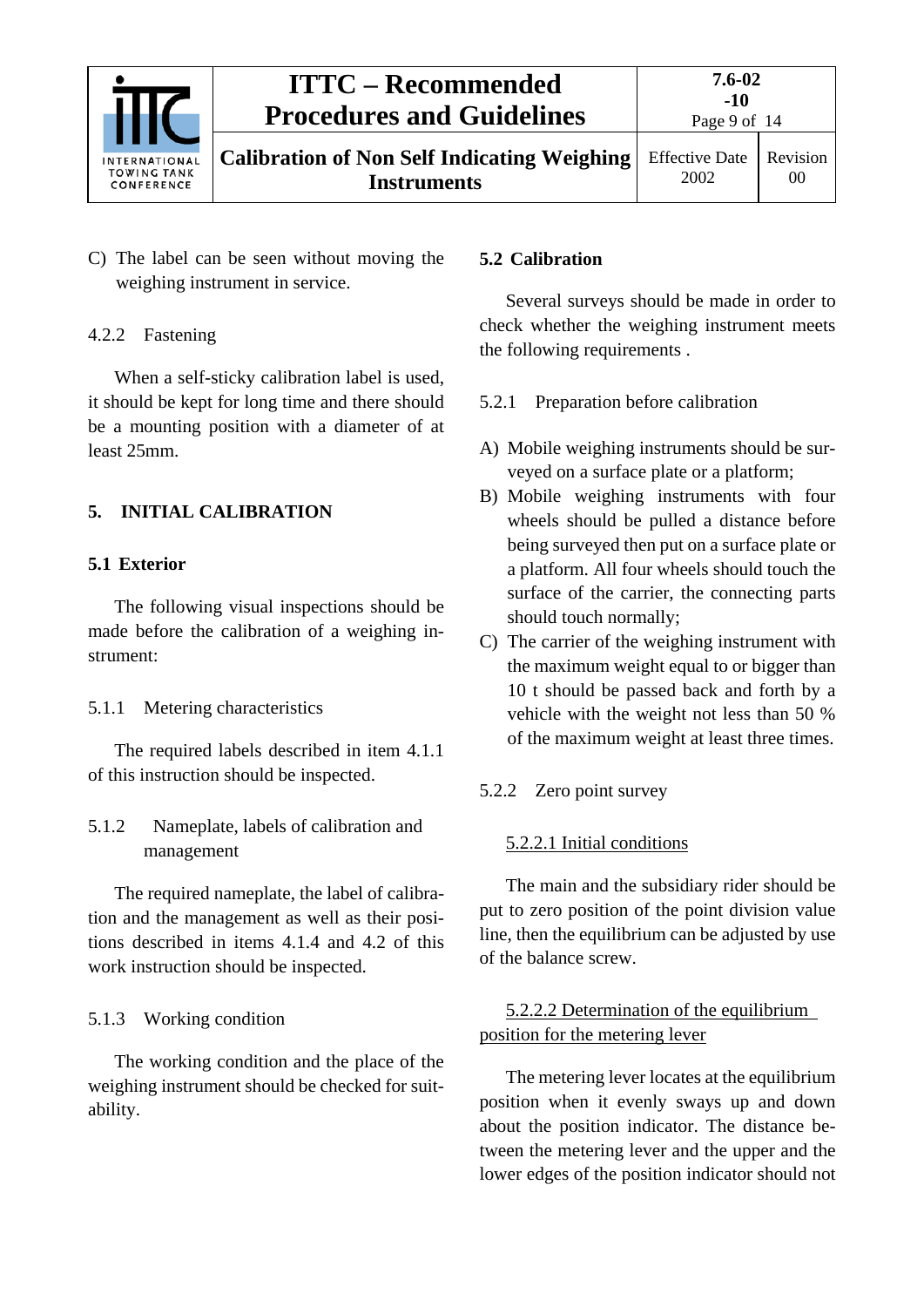

exceed 1mm during the first period of its amplitude.

#### 5.2.2.3 Disturbance

The metering lever can automatically return to the original position or can stay at a position with a distance from the centre line of the position indicator within 5 mm, when its force point edge is transversely pulled or pushed to any side of the position indicator with an incremental weight.

#### 5.2.2.4 Operation of knives

The pivot knife, the weight point knife and the force point knife of the weighing instrument should be moved in level and longitudinal direction of their knife carrier up to one limit position; the anti-friction part of the knife should be in tight contact with the knife carrier. Then the knives should be moved to the other limit position. Each time after being moved, the metering lever can still keep balance. As shown in Fig. 1



Figure 1

Where, A --- weighing point; B --- pivot; C force point

1 The pivot knife is moved at one extreme position; 2 The pivot knife is moved at another extreme position; 3 The weighing point is moved at one extreme position; 4 The weighing point is moved at another extreme position; 5 The force point is moved at one extreme position; 6 The force point is moved at another extreme position.

Only the weighing point knife and the pivot knife should be moved with the rider.

The amplitude of the metering lever is allowed to shrink, but the distance between it and

the upper and the lower edges of the position indicator should not exceed 2 mm after having been moved.

#### 5.2.2.5 Operation of the metering lever

The metering lever should be returned to the original position. Then the carrier should be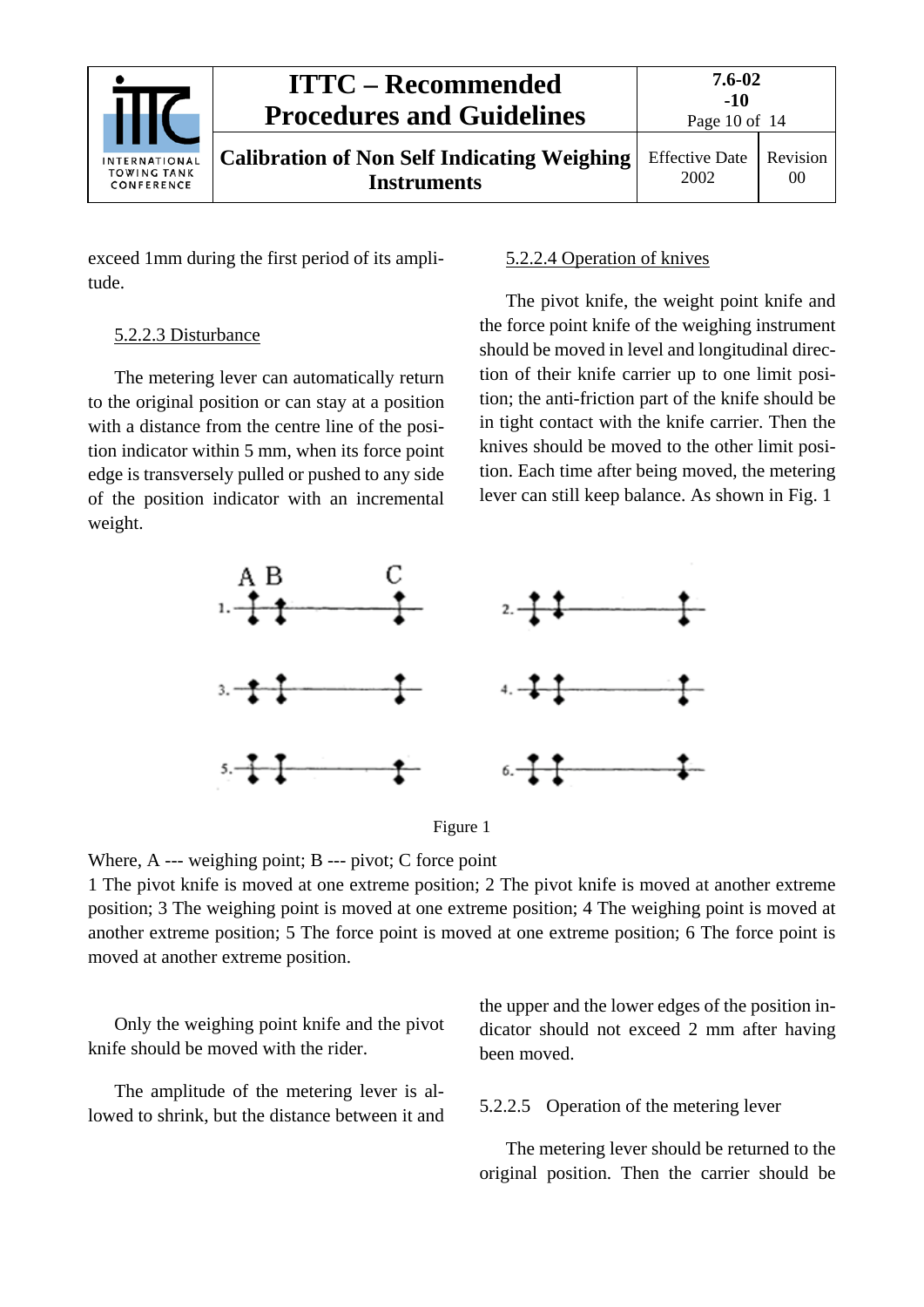| <b>INTERNATIONAL</b><br><b>TOWING TANK</b><br>CONFERENCE | <b>ITTC – Recommended</b><br><b>Procedures and Guidelines</b>            | 7.6-02<br>$-10$<br>Page 11 of $14$ |                            |
|----------------------------------------------------------|--------------------------------------------------------------------------|------------------------------------|----------------------------|
|                                                          | <b>Calibration of Non Self Indicating Weighing</b><br><b>Instruments</b> | <b>Effective Date</b><br>2002      | Revision<br>0 <sup>0</sup> |

heavily pulled and lightly set free along the longitudinal direction of the weighing point knife for the loading lever one time each. The metering lever should still keep balance after each pulling and free setting. For stationary-weighing instruments with a maximum weight above 10 t, an empty loading vehicle goes and returns through the carrier (platen) one time each instead.

<span id="page-10-0"></span>5.2.3 Weighing performance

#### 5.2.3.1 Weighing survey

The zero point balance can be adjusted by the adjusting nut after the zero point has been surveyed.

The weighing survey should be continuously made in a sequence from small to big weights. The zero point must not be readjusted during the survey. The following weighing performance must be surveyed.

The minimum weight;

The maximum value of the scale for scale weighing instruments with increment weight;

The maximum values of the rider of the main and the subsidiary scale of the scale weighing instrument;

The weight change of the maximum allowable error, such as:

- Medium accuracy grade: 500*e*、2000*e*;
- Ordinary accuracy grade: 50*e*、200*e*;

The maximum weight.

If the main scale has not been individually surveyed in advance, its "notch" division should be surveyed one by one.

**Note:** Weight-loading and unloading should be gradually increased and decreased respectively.

## 5.2.3.2 Weighing survey by use of replacement

The requirements of item 5.2.3.1.2 should be met if replacement standard weights is used.

Firstly, the repeatability error of 50% maximum weight should be checked. The allowable substitution amount should be determined according to the requirements of item 3.5.2.

The replacing method is as follows:

The weighing survey can be carried out using weights from the zero point till the referred weights. The error of this weighing should be measured. Then the weights should be unloaded to the zero point.

The replacement should be used instead of the above added weights till the same error appears. The above operation process should be repeated up to the maximum weight.

#### <span id="page-10-1"></span>5.2.4 Unbalanced loading survey

The effect will be better using bigger mass weights than the combination of many smaller weights. The weight should be put on the central position if a single weight is used. Small weights should be well-distributed over the whole area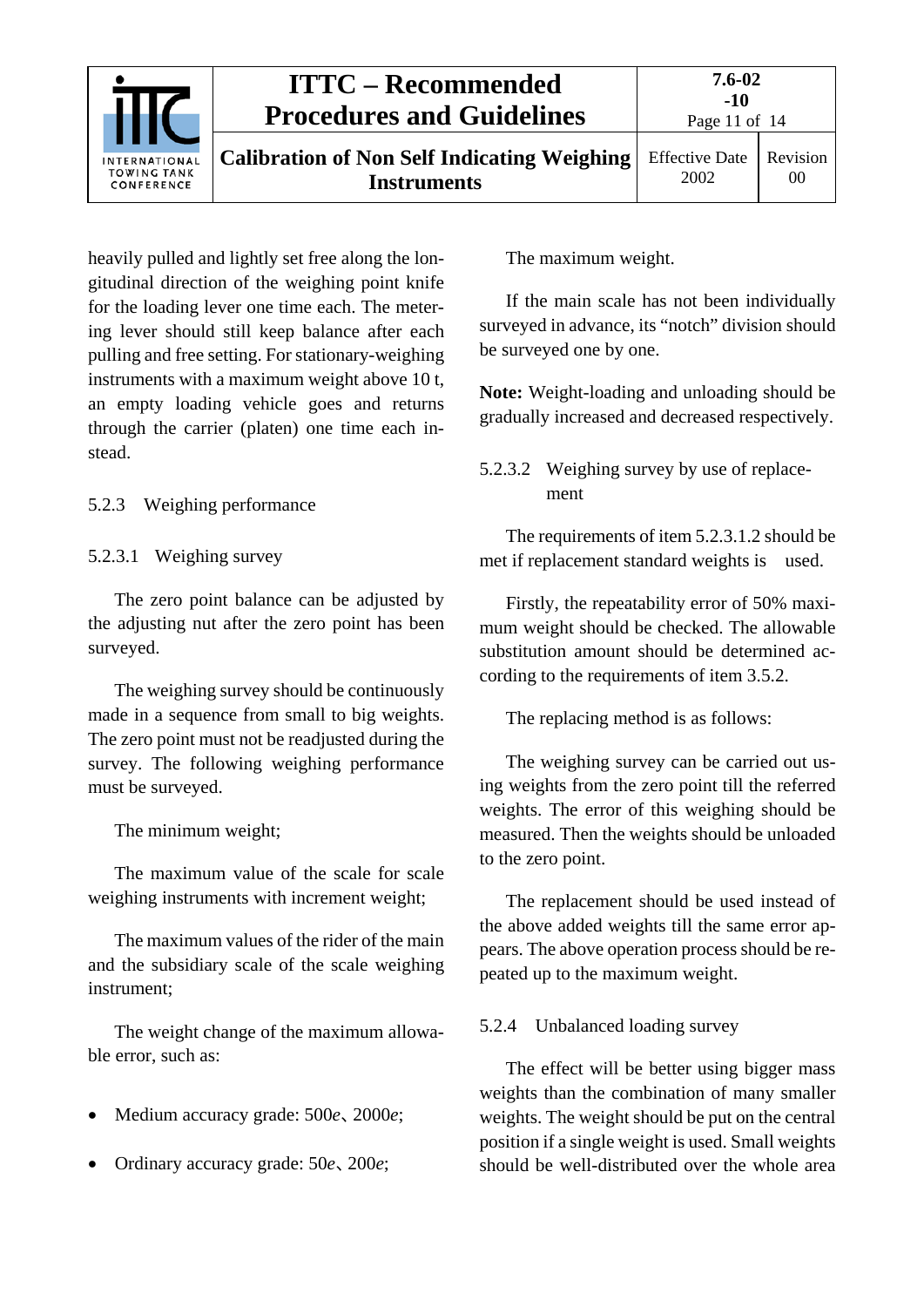

without unnecessary overlapped piling and without exceeding the boundary The unbalance loading can be surveyed during the weighing survey.

5.2.4.1 Weighing instrument with less than 4 bearing points

The weights should be in turn added onto one quadrant of the carrier area, shown in Fig. 2 or similar as Fig. 2.

5.2.4.2 Weighing instrument with more than 4 bearing points

The weights should be in turn added onto the position near each bearing point on an area nearly equal to 1/*N* of the carrier area, where *N* is the number of the bearing points.

If the bearing points are too close to each other, double the mass weights can be added onto the double area at two sides of the line between the two bearing points.

#### 5.2.4.3 Weighing instruments with special carriers

For weighing instruments with special carriers (vessel、bunker etc.) the weights should be added onto each bearing point.



#### 5.2.4.4 Weighing instruments which weigh rolling loads

The rolling load of a standard mass should be added onto the beginning edge, the middle part and the end edge of the carrier in the normal rolling direction. Then this operation should be repeated in the opposite direction.

#### <span id="page-11-0"></span>5.2.5 Sensitivity survey

The sensitivity can be surveyed in the process of the weighing survey. It can be done at the maximum value and the maximum weight of the scale for scale-weighing instruments with incremental weight and subsidiary scale with the rider.

#### <span id="page-11-1"></span>5.2.6 Zero returning survey

The zero point should be surveyed when all weights are unloaded after the maximum weight has been surveyed.

#### <span id="page-11-2"></span>5.2.7 Repeatability survey

Two group surveys with 50% load of the maximum weight and a load close to the maximum should be carried out respectively, at least 3 times each. The weighing instrument should be adjusted to zero before each survey. The survey can also be repeated three times using a loaded vehicle with a relevant load for weighing instruments with a maximum weight *Max*≥10t.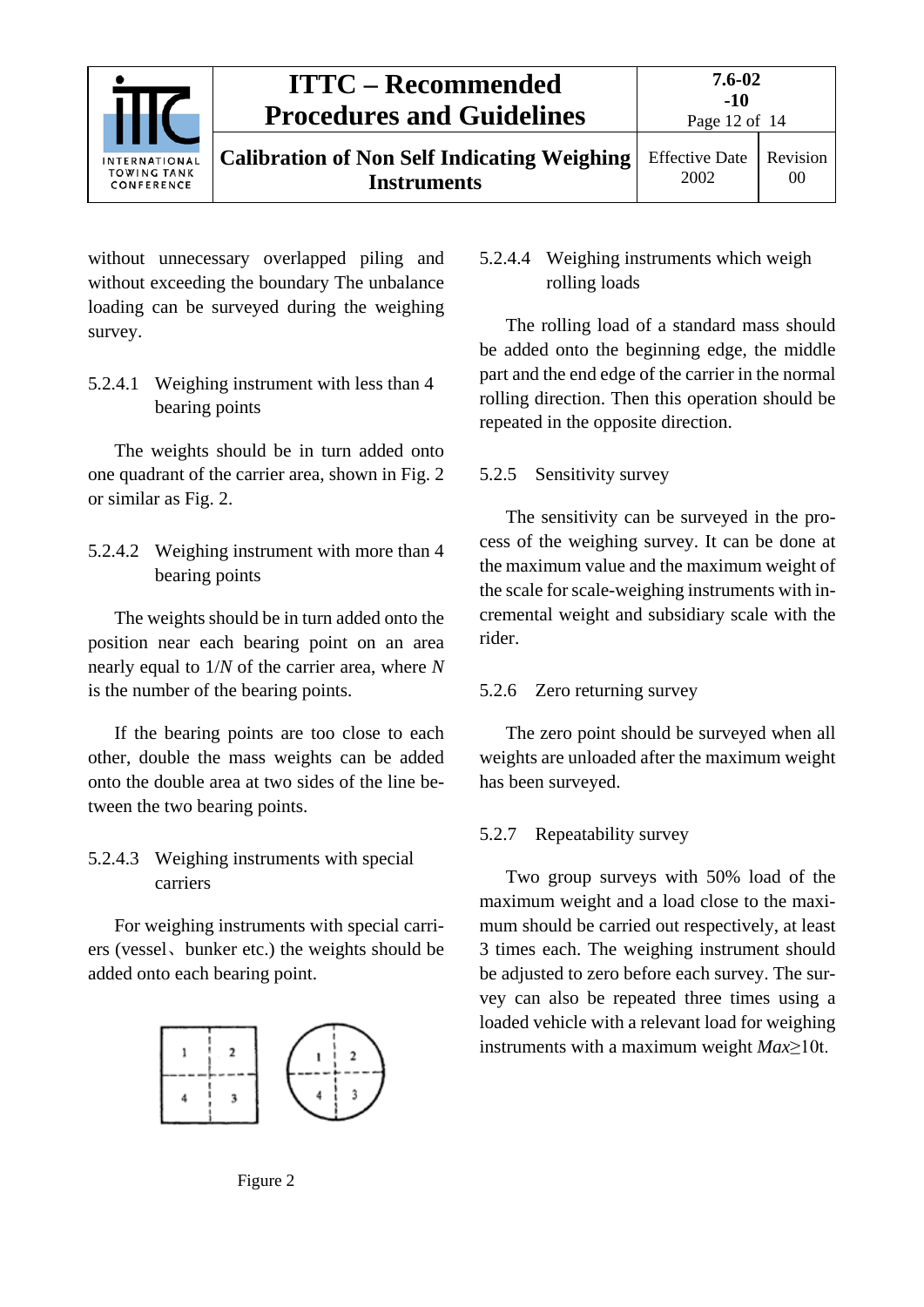

<span id="page-12-0"></span>5.2.8 Individual survey of the main scale for scale weighing instruments with rider

The main scale should be surveyed separately before the rider scale-weighing instrument is installed. The survey method is as follows:

- 1. The metering lever should be installed onto a special scale calibration bracket. A scale pan for hanging the weights should be hung on the weighing point knife.
- 2. The main and the subsidiary riders respectively should be set to the zero division line then the zero position should be adjusted.
- 3. The main rider should be moved onto the "notch" position of the maximum weight of the main scale, then the relevant weights *M* should be put onto the scale pan that enables its balance. The equivalent amount of each "notch" division value *m* can be calculated by the following formula:

$$
m=\frac{M}{N}
$$

where: *N* --- the "notch" division number of the main scale (the zero point "notch" is not included)

The weight with the value of the product of *m* and the ordinal number of "notch" (the zero point "notch" is not included) should be added and the "notch" division value should be surveyed one by one.

The maximum allowable error for the initial calibration should not be exceeded in the survey.

#### <span id="page-12-1"></span>**6. MANAGEMENT OF FOLLOW-UP CALIBRATION**

#### <span id="page-12-2"></span>**6.1 Subsequent Calibration**

The examination and the survey described in items 5.1 and 5.2 should also be carried out during subsequent calibrations. The weighing survey can be performed at least up to two-thirds of the maximum weight but must cover the maximum according to the actual usage situation. The repeatability can be only surveyed with 50% of the maximum weight. The survey required by item 5.2.2.4 will not be done for the zero point survey.

The maximum allowable error of subsequent calibrations is the same as that of the initial one.

#### <span id="page-12-3"></span>**6.2 In Service Calibration**

In service surveys should meet the requirements given in item 6.1. The maximum allowable error can be double of the maximum one of the initial calibration.

#### <span id="page-12-4"></span>**7. TREATMENT OF CALIBRATION RE-SULTS AND CALIBRATION PERIOD**

#### <span id="page-12-5"></span>**7.1 Documentation**

A calibration report should be supplied with a qualified label glued on weighing instruments which are qualified through an initial or a subsequent calibration. The date of the initial or the subsequent calibration and the valid period should be noted; The original calibration certificate can remain unchanged for qualified weighing instruments in service .